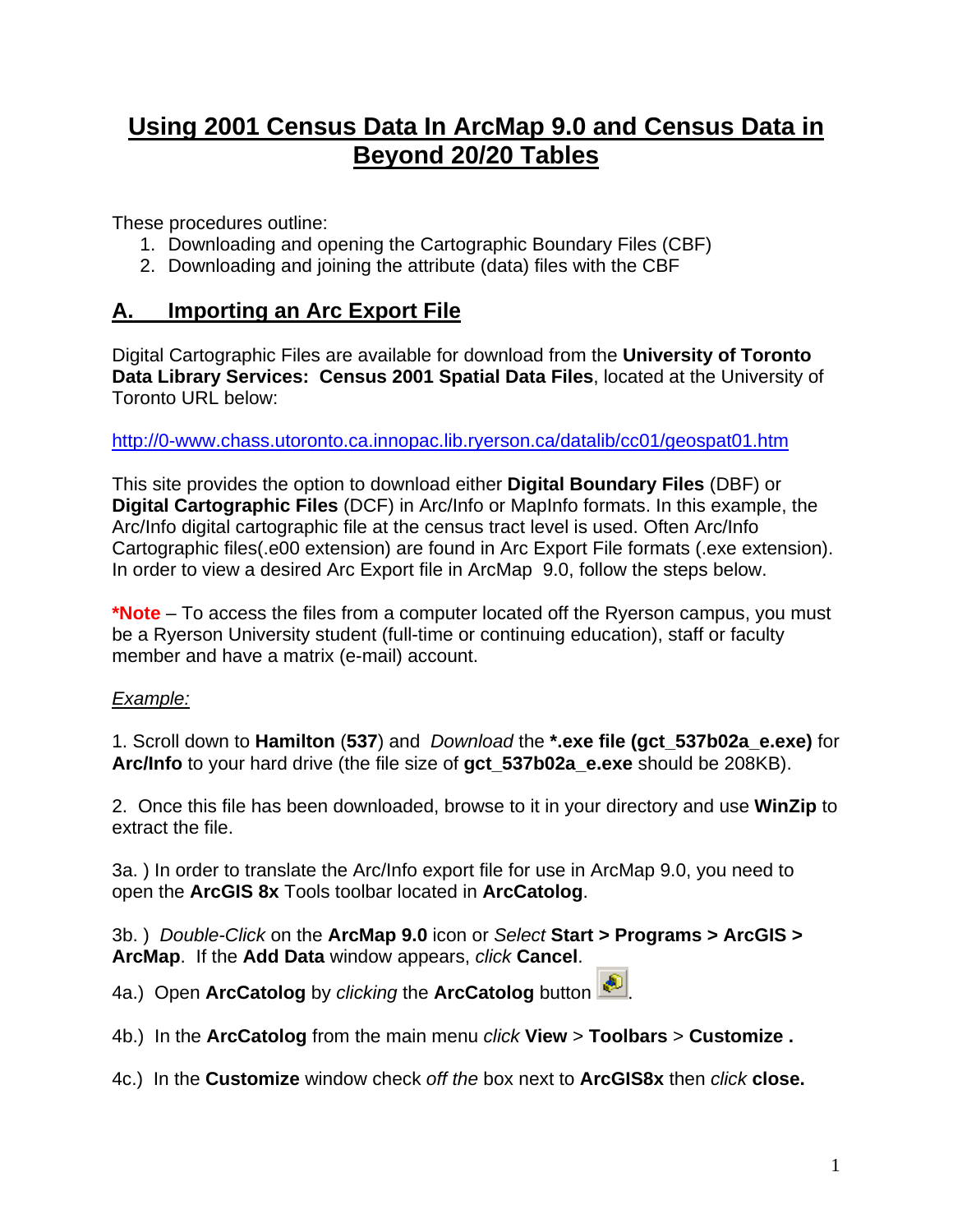4d.) With **ArcCatolog** still open, *click* the **Conversion Tools conversion Tools** near the top of your screen. Then *click* **Import from Interchange File**.

4e. ) (Figure 1) In the **Import from Interchange File** window, *browse* to the name of the recently downloaded **.e00** file in the **Input File** text box. In the **Output Dataset** text box, *browse* to the location where you would like to store the new coverage and choose an appropriate name. (in this example we have chosen the name **gct\_537b02a\_e**) *Click* **OK**. Close **ArcCAtalog**.

| $\nearrow$ ArcView Import from Interchange File             | $\mathbf{P}$ |
|-------------------------------------------------------------|--------------|
| ing_the_Data\CHASS\gct_537b02a_e.e00   p3  <br>Input file:  | OΚ           |
|                                                             | Cancel       |
| استق<br>ing_the_Data\CHASS\gct_537b02a_e<br>Output dataset: | Help         |
|                                                             | Batch 1      |

**(Figure 1)** 

# **B. Opening the ArcInfo Coverage in ArcMap 9.0**

Note: If ArcMap is already open, skip to step 2 below.

1. *Double-Click* on the **ArcMap 9.0** icon or *Select* **Start > Programs > ArcGIS > ArcMap**.

2. ArcMap should automatically prompt the option to **Add Data**. Otherwise, *Click* the

Add Data button **K**. In the Add data window, browse to gct\_537b02a\_e. *Click* Add. The Hamilton CMA should appear, divided into Census Tract boundaries.

## **C. Converting From a Coverage to a Shape-file**

1. Open **ArcToolbox** by *Clicking* the small red tool box button in the main menu

### 2. In ArcToolbox, *Click* **Conversion Tools > To Shapefile > Feature Class to Shapefile (Figure 2)**.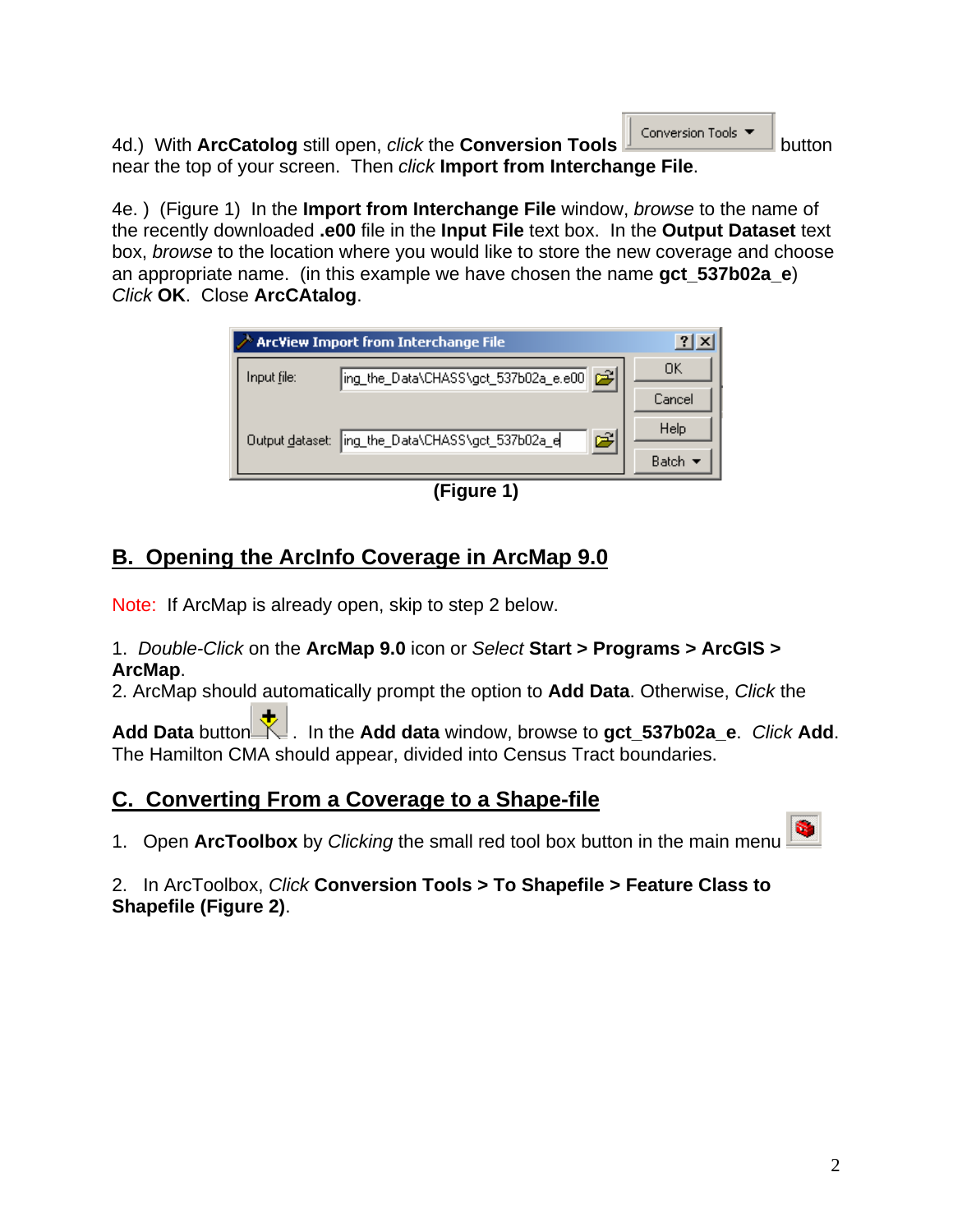

**3.** In the **Feature Class to Shapefile (multiple)** window, Select **gct\_537b02a\_e**  from the **Input Features** drop down menu **(Figure 3)**.In the **Output Folder** dropdown menu, browse to the location where the file is to be saved. *Click* **OK**.

| S Feature Class To Shapefile (multiple) |                                                         |                  |
|-----------------------------------------|---------------------------------------------------------|------------------|
| <b>Input Features</b>                   |                                                         | $\blacktriangle$ |
|                                         |                                                         | É                |
| get_537b02a_e.polygon                   |                                                         | ۰                |
|                                         |                                                         | $\times$         |
|                                         |                                                         |                  |
|                                         |                                                         |                  |
|                                         |                                                         |                  |
| Putput i older                          |                                                         |                  |
|                                         | els_Work\Instructions(2005-2006)\Getting_the_Data\CHASS | 园                |
|                                         |                                                         |                  |
| 0K                                      | Environments<br>Cancel                                  | << Hide Help     |
|                                         | --<br>$\bullet$                                         |                  |

**Figure 3** 

4. Once the execution stage is complete, *Click* **Close**. If a message does not appear prompting the addition of the new file to the view, use the **Add Data** button to browse to the selected folder in the previous step and add **gct\_537b02a\_e polygon**.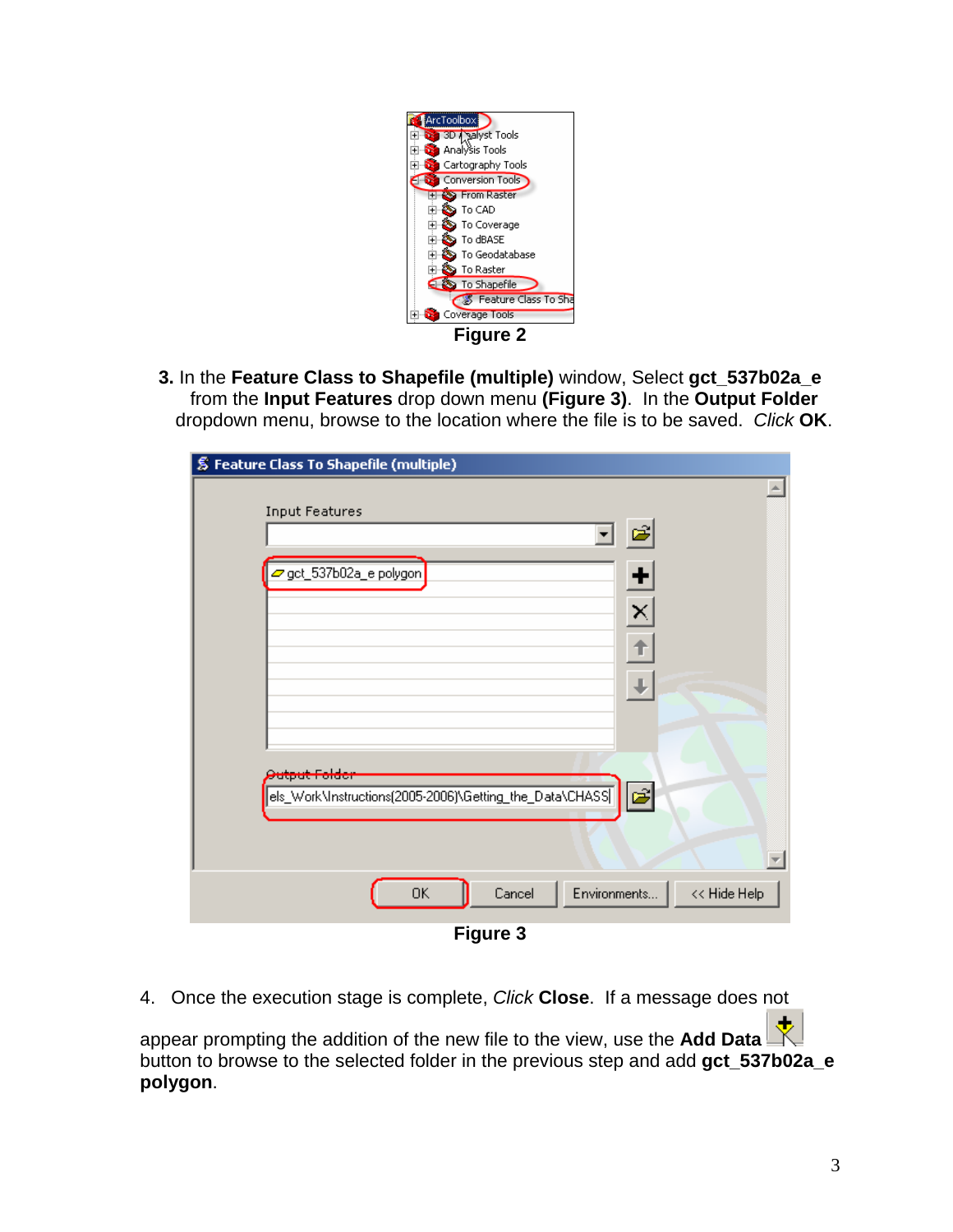## **D. Getting Attribute Census 2001 Data**

1. You may download the data from **Census of Canada, 2001: Profile Series** located at the site listed below:

http://0-www.chass.utoronto.ca.innopac.lib.ryerson.ca/datalib/cc01/profil01.htm

There are 9 subject profiles:

- 1. Profile of language characteristics
- 2. Profile of aboriginal communities
- 3. Age and sex
- 4. Marital status, families & household living arrangements, and housing
- 5. Language, mobility, and migration
- 6. Citizenship, immigration, birthplace, generation status, ethnic origin, visible minorities and aboriginal peoples
- 7. Labour force activity, class of worker, occupation, industry, place of work, mode of transportation, language of work and unpaid work
- 8. School attendance, education, field of study, highest level of schooling and earnings
- 9. Profile of income of individuals, families and households, social and economic characteristics of individuals, families and households, housing costs, and religion

At the Census tract level there is also an "All Canada file" and a "CMA Toronto Subset" As you can see on the website, these files are available at many geographic levels that include:

- **A.** Census Subdivision (CSD)
- **B.** Dissemination Area (DA)
- **C.** Forward Sortation Area (FSA)
- **D.** Census Metropolitan Area (CMA) / Census Agglomeration (CA)
- **E.** Census Tract (CT)
- **F.** Federal Electoral District (FED)

**\*Note:** In order to continue this exercise, you must have a version of Beyond 20/20 that is version 6.2 or later. If you do not have this program, you can go to the website below and download it:

http://0-www.chass.utoronto.ca.innopac.lib.ryerson.ca/datalib/caq/b2020.htm

-Then select the link [beyond-6-2.exe](http://prod.library.utoronto.ca:8090/datalib/datar/b2020/v6_2/beyond-6-2.exe). when prompted to save, select a desired location and then save. The file will be compressed (zipped), thus you have to uncompress it in order to use it.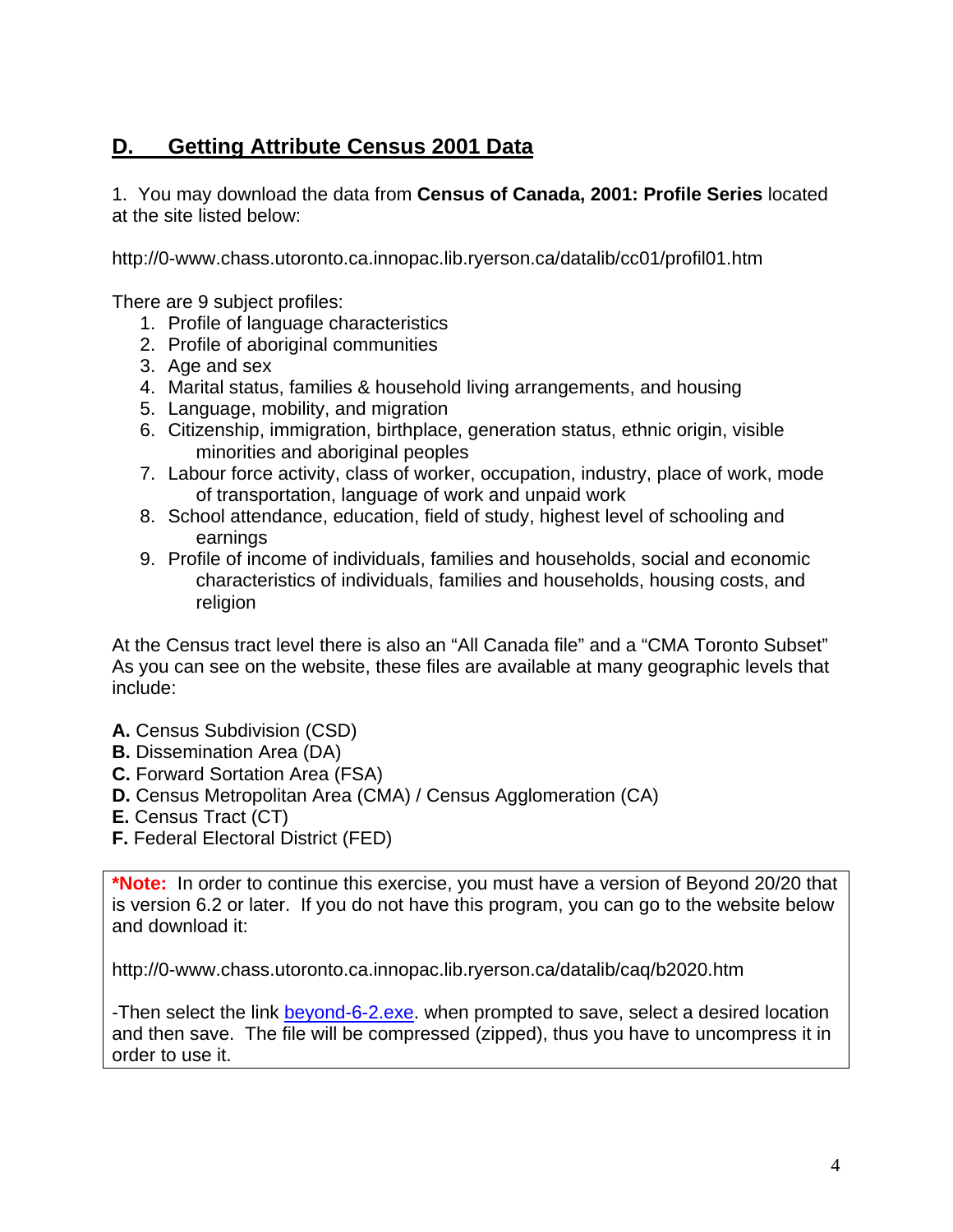1(a). For this exercise we will use: **School attendance, education, field of study, highest level of schooling and earnings** at the **C. Census Tract (CT) Level**, therefore, *select* **95f0491xcb01005.**

1(b). Then *select* **Open**.

A **Beyond 20/20 Professional Browser version 6.2**, should *open*.

The first task is to *switch* the position of the **Columns** and the **Rows**. The **Census Metropolitan Areas** with their **census tract numbers** should be at the side, while the variables should be along the top.

| [8] Beyond 20/20 Professional Browser - [ Profile of School Attendance, Education, Field of Study, Highest Level of Schooling and Earnings, for Census Metropolita] |                         |                       |                             |                 |                        |                        |                 | $-10x$                     |
|---------------------------------------------------------------------------------------------------------------------------------------------------------------------|-------------------------|-----------------------|-----------------------------|-----------------|------------------------|------------------------|-----------------|----------------------------|
| File Edit View Dimension Item Window Help                                                                                                                           |                         |                       |                             |                 |                        |                        |                 | $  $ $\theta$ $ $ $\times$ |
| $\mathbb{R}$<br>ĉ.<br>Geography                                                                                                                                     | 6)                      | 今曲曲<br><b>ED Kill</b> | â                           |                 |                        |                        |                 |                            |
| Values: Values                                                                                                                                                      |                         |                       |                             |                 |                        |                        |                 |                            |
| Profile of Cens E Total population                                                                                                                                  |                         | Not attending         | Attending                   | Attending       | Total population       | Educational            | Fine and app    | <b>Humani</b>              |
| 日<br><b>Geography</b>                                                                                                                                               | 15 to 24 y 图            | school                | school full time            | school part ti  | of males w             | .recreational          | arts            | related                    |
| St. John's (001) 00000                                                                                                                                              | 26,520                  | 9,300                 | 16,145                      | 1,075           | 32,605                 | 2,325                  | 720             |                            |
| 0001.00 (001000100) 00000                                                                                                                                           | 345                     | 175                   | 165                         | 10              | 210                    | 10                     | $\overline{0}$  |                            |
| 0002.00 (001000200) 00000                                                                                                                                           | 560                     | 170                   | 380                         | 10 <sup>1</sup> | 920                    | 60                     | 35              |                            |
| 0003.01 (001000301) 00000                                                                                                                                           | 755                     | 315                   | 410                         | 25              | 895                    | 65                     | 35              |                            |
| 0003.02 (001000302) 00000                                                                                                                                           | 825                     | 270                   | 520                         | 35              | 955                    | 80                     | 15              |                            |
| 0004.00 (001000400) 00000                                                                                                                                           | 1,380                   | 560                   | 790                         | 30              | 1,045                  | 50                     | 30              |                            |
| 0005.01 (001000501) 00000                                                                                                                                           | 375                     | 145                   | 205                         | 25              | 330                    | 15                     | 15              |                            |
| 0005.02 /001000502) 00000                                                                                                                                           | 685                     | 205                   | 455                         | 20              | 505                    | 45                     | 35              |                            |
| 0006.00 (001000600) 00000                                                                                                                                           | 515                     | 275                   | 225                         | 20 <sup>1</sup> | 490                    | 35                     | 30 <sup>1</sup> |                            |
| 0007.00 (001000700) 01000                                                                                                                                           | 395                     | 180                   | 175                         | 40              | 560                    | 15                     | 45              |                            |
| 0008.00 (001000800) 01000                                                                                                                                           | 220                     | 90                    | 130                         | $\mathbf 0$     | 325                    | 40                     | 30              |                            |
| 0009.00 (001000900) 00000                                                                                                                                           | 70                      | 25                    | 35                          | 10              | 170                    | 40                     | n               |                            |
| 0010.00 (001001000) 00000                                                                                                                                           | 230                     | 100                   | 130                         | $\Omega$        | 395                    | 30                     | 30              |                            |
| 0011.00 (001001100) 00000                                                                                                                                           | 435                     | 145                   | 285                         | 10 <sup>1</sup> | 385                    | 15                     | 20              |                            |
| 0012.00 (001001200) 00000                                                                                                                                           | 475                     | 175                   | 295                         | $\Omega$        | 525                    | 35                     | 15              |                            |
| 0013.00 (001001300) 00000                                                                                                                                           | 295                     | 30                    | 240                         | 25              | 455                    | 60                     | 10              |                            |
| 0014.00 (001001400) 00000                                                                                                                                           | 450                     | 130                   | 300                         | 25              | 675                    | 60                     | 15              |                            |
| 0015.01 (001001501) 00001                                                                                                                                           | 695                     | 245                   | 405                         | 45              | 945                    | 80                     | 15              |                            |
| 0015.02 (001001502) 00000                                                                                                                                           | 735                     | 215                   | 500                         | 15              | 1.035                  | 100                    | 30              |                            |
| 0015.03 (001001503) 00000                                                                                                                                           | 820                     | 180                   | 605                         | 35              | 1.275                  | 85                     | $\overline{0}$  |                            |
| 0015.04 (001001504) 00001                                                                                                                                           | 880                     | 160                   | 690                         | 40              | 1.240                  | 135                    | $\overline{0}$  |                            |
| 0016.00 (001001600) 00000                                                                                                                                           | 1,355                   | 370                   | 915                         | 70              | 1,355                  | 90                     | 10              |                            |
| 0017.00 (001001700) 00001                                                                                                                                           | 95                      | 45                    | 40                          | 10              | 175                    | 25                     | n               |                            |
| 0100.01 (001010001) 00001                                                                                                                                           | 745                     | 285                   | 445                         | 15              | 875                    | 75                     | 10              |                            |
| 0100.03 (001010003) 00001                                                                                                                                           | 480                     | 245                   | 210                         | 30              | 580                    | 20                     | $\overline{0}$  |                            |
| 0100.04 (001010004) 00001                                                                                                                                           | 660                     | 245                   | 360                         | 45              | 635                    | 45                     | 25              |                            |
| 0110.00 (001011000) 00000                                                                                                                                           | 325                     | 80                    | 230                         | 15              | 430                    | 15                     | $\Omega$        |                            |
| 0170.01 (001017001) 00001                                                                                                                                           | 465                     | 190                   | 255                         | 20              | 670                    | 50                     | 30              |                            |
| 0170.02 (001017002) 00000                                                                                                                                           | 815                     | 215                   | 580                         | 20              | 1,040                  | 120                    | $\Omega$        |                            |
| 0171.00 (001017100) 00001                                                                                                                                           | 505                     | 190                   | 295                         | 25              | 540                    | 45                     | 25              |                            |
| 0473.03.004047303\<br>$\left  \cdot \right $                                                                                                                        | 1.000                   | $\sim$                | one.                        | co.             | 4.400                  | $\sim$                 | or.             | $\blacktriangleright$      |
| For Help, press F1                                                                                                                                                  |                         |                       |                             |                 | 4785/4785              | St. John's (001) 00000 |                 | <b>ENG</b>                 |
| 06<br><b>B</b> Start<br>Beyond 2020                                                                                                                                 | B B2020 ArcMap9 Getting |                       | Untitled - ArcMap - ArcInfo |                 | Census of Canada, 2001 | Beyond 20/20 Profes    |                 | « <b>V</b> 11:12 AM        |
|                                                                                                                                                                     |                         |                       |                             |                 |                        |                        |                 |                            |



2. *Select* the **Geography** heading, now *hold* the **button** *down* and *drag* it over to the heading that says **Profile of Cens**. Then *release* the **button**, now the **Census Metropolitan Areas** with their **census tract numbers** are in the left column (your screen should look like **Figure 2**).

2(a). Make sure the **Geography** heading is *highlighted* in yellow. From the **Main Menu Bar** *select* **Dimension > Search**.

> **Field = English Desc Text to Find = 537 Type of Selection = Reduce**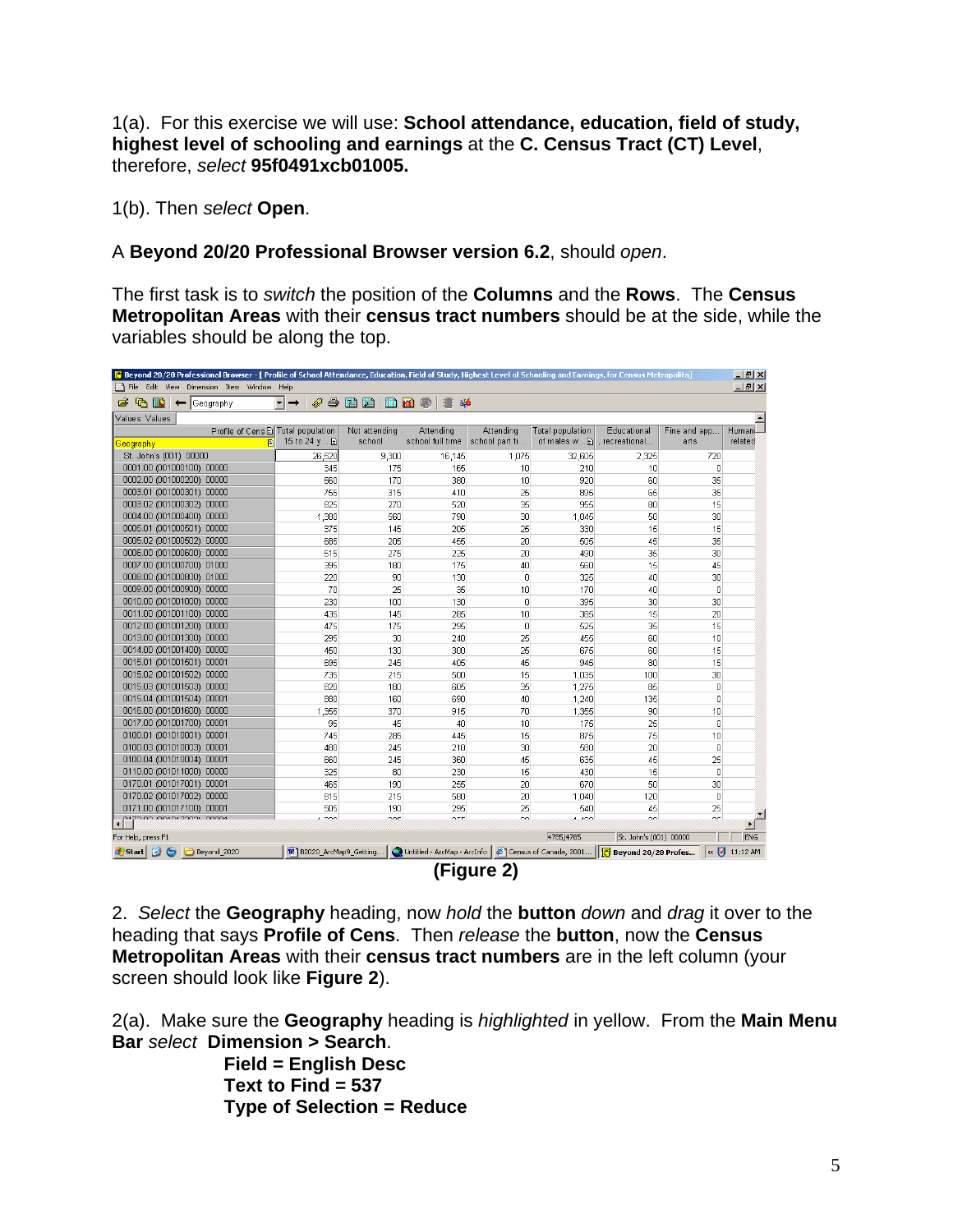2(b). We only want **Census Tracts** which are within the **Hamilton Census Metropolitan Area**, so we will *hide* the extras.

#### *Highlight* **Hamilton (537) 00000**

From the **Main Menu Bar** *select* **Item > Hide** Now *scroll down* to the **bottom** of the **data** and *highlight* the **last 3 census tracts (0537.01, 0537.02, 0537.03)** From the **Main Menu Bar** *select* **Item > Hide** 

| P Beyond 20/20 Professional Browser - [ Profile of School Attendance, Education, Field of Study, Highest Level of Schooling and Earnings, for Census Metropolita] |                         |                      |                            |                |                                                        |                                  |                           | $-1$ $\mathbb{F}$ $\times$ |
|-------------------------------------------------------------------------------------------------------------------------------------------------------------------|-------------------------|----------------------|----------------------------|----------------|--------------------------------------------------------|----------------------------------|---------------------------|----------------------------|
| File Edit View Dimension Item Window Help                                                                                                                         |                         |                      |                            |                |                                                        |                                  |                           | $-10$ $\times$             |
| $\bullet$<br>哂<br>- HN<br>Geography<br>$\leftarrow$                                                                                                               | €<br>6<br>$\rightarrow$ | 面面<br><b>En Rail</b> | SI a <mark>é</mark><br>-67 |                |                                                        |                                  |                           |                            |
| Values: Values                                                                                                                                                    |                         |                      |                            |                |                                                        |                                  |                           |                            |
| Profile of Cens D Total population                                                                                                                                |                         | Not attending        | Attending                  | Attending      | <b>Total population</b>                                | Educational                      | Fine and app              | Humani-                    |
| Ð<br><b>Geography</b>                                                                                                                                             | 15 to 24 y m            | school               | school full time           | school part ti | of males w                                             | . recreational                   | arts                      | related                    |
| 0001.01 (537000101)<br>00000                                                                                                                                      | 280                     | 100                  | 165                        | 15             | 365                                                    | 25                               | 10                        |                            |
| 0001.02 (537000102) 00000                                                                                                                                         | 700                     | 250                  | 415                        | 30             | 825                                                    | 25                               | 0                         |                            |
| 0001.03 (537000103) 00000                                                                                                                                         | 1,010                   | 330                  | 615                        | 65             | 1,250                                                  | 55                               | 15                        |                            |
| 0001.04 (537000104) 00000                                                                                                                                         | 785                     | 220                  | 550                        | 20             | 850                                                    | 40                               | 25                        |                            |
| 0001.05 (537000105) 00000                                                                                                                                         | 410                     | 125                  | 250                        | 35             | 485                                                    | $\Box$                           | 30                        |                            |
| 0001.06 (537000106) 00000                                                                                                                                         | 925                     | 325                  | 565                        | 40             | 835                                                    | 45                               | 30                        |                            |
| 0001.07 (537000107) 00000                                                                                                                                         | 685                     | 230                  | 400                        | 50             | 520                                                    | $\mathbf 0$                      | 25                        |                            |
| 0002.01 (537000201) 00000                                                                                                                                         | 470                     | 180                  | 265                        | 25             | 585                                                    | 40                               | 10                        |                            |
| 0002.02 (537000202) 00000                                                                                                                                         | 875                     | 255                  | 545                        | 75             | 1,250                                                  | 90                               | 30                        |                            |
| 0002.03 (537000203) 00000                                                                                                                                         | 660                     | 215                  | 445                        | $\Omega$       | 595                                                    | 20                               | 10                        |                            |
| 0002.04 (537000204) 00000                                                                                                                                         | 910                     | 350                  | 505                        | 60             | 710                                                    | 35                               | 20                        |                            |
| 0003.01 (537000301) 00000                                                                                                                                         | 550                     | 190                  | 345                        | 10             | 810                                                    | 75                               | 15                        |                            |
| 0003.02 (537000302) 00000                                                                                                                                         | 600                     | 235                  | 325                        | 40             | 705                                                    | 75                               | 20                        |                            |
| 0003.03 (537000303) 00000                                                                                                                                         | 465                     | 190                  | 255                        | 20             | 405                                                    | $\Omega$                         | 25                        |                            |
| 0003.04 (537000304) 00000                                                                                                                                         | 850                     | 325                  | 450                        | 75             | 1,080                                                  | 70                               | 20                        |                            |
| 0004.01 (537000401) 00000                                                                                                                                         | 395                     | 175                  | 185                        | 30             | 420                                                    | 15                               | 10                        |                            |
| 0004.02 (537000402) 01000                                                                                                                                         | 615                     | 170                  | 385                        | 60             | 565                                                    | 45                               | 15                        |                            |
| 0005.01 (537000501) 00000                                                                                                                                         | 810                     | 300                  | 450                        | 60             | 885                                                    | 50                               | 20                        |                            |
| 0005.02 (537000502) 00000                                                                                                                                         | 560                     | 210                  | 320                        | 30             | 480                                                    | $\mathbf 0$                      | 35                        |                            |
| 0005.03 (537000503) 00000                                                                                                                                         | 560                     | 230                  | 310                        | 10             | 615                                                    | 55                               | 10                        |                            |
| 0006.00 (537000600) 00000                                                                                                                                         | 555                     | 245                  | 280                        | 30             | 810                                                    | 25                               | 40                        |                            |
| 0007.00 (537000700) 00000                                                                                                                                         | 325                     | 125                  | 180                        | 20             | 365                                                    | 20                               | 10                        |                            |
| 0008.00 (537000800) 00000                                                                                                                                         | 255                     | 105                  | 135                        | 10             | 365                                                    | 10                               | 10                        |                            |
| 0009.00 (537000900) 00000                                                                                                                                         | 515                     | 240                  | 265                        | 15             | 500                                                    | 15                               | 20                        |                            |
| 0010.00 (537001000) 00000                                                                                                                                         | 320                     | 160                  | 145                        | 20             | 455                                                    | 30                               | 10                        |                            |
| 0011.00 (537001100) 00000                                                                                                                                         | 220                     | 100                  | 115                        | 0              | 370                                                    | 20                               | 15                        |                            |
| 0012.00 (537001200) 00000                                                                                                                                         | 185                     | 100                  | 75                         | 10             | 285                                                    | $\begin{array}{c} \n\end{array}$ | 15                        |                            |
| 0013.00 (537001300) 00000                                                                                                                                         | 285                     | 115                  | 160                        | 10             | 535                                                    | 10                               | 20                        |                            |
| 0014.00 (537001400) 00000                                                                                                                                         | 315                     | 105                  | 205                        | 10             | 535                                                    | 30                               | 10                        |                            |
| 0015.00 (537001500) 00000                                                                                                                                         | 85                      | 10                   | 65                         | 10             | 380                                                    | 55                               | 10 <sup>1</sup>           |                            |
| 0040.00.4507004000\_00000                                                                                                                                         | хe.                     | $\lambda =$          | $\sim$                     | $\sim$         | co.                                                    | $\overline{a}$                   | $\sim$                    | $\blacktriangleright$      |
| For Help, press F1                                                                                                                                                |                         |                      |                            |                | 171/4785                                               |                                  | 0303.02 (537030302) 00001 | <b>ENG</b>                 |
| <b>BS</b><br>Beyond_2020<br>d   Start                                                                                                                             | 网1B2020_ArcMap9_Getting |                      |                            |                | Untitled - ArcMap - ArcInfo   @ Census of Canada, 2001 | Beyond 20/20 Profes              |                           | « <b>V</b> 11:22 AM        |

The ones we have hidden don<sup>t</sup> start with 537 with the number in brackets, ie **0537.01 (602053701) 00000**. So now if you *scroll* the table from top to bottom there should only be **census tracts** that in the brackets start with **537**.

2(c). From the **Main Menu Bar** *select* **File > Save As > Ham01.dbf** (Make sure you *change* **List Files of Type to dBase File (\*.dbf)** 

2(d). *Select* OK and again OK when it says Duplicate code(s) detected, unique codes will be generated. (You can now close the Beyond 20/20 program as it is not needed anymore).

3. *Open* **Microsoft Excel**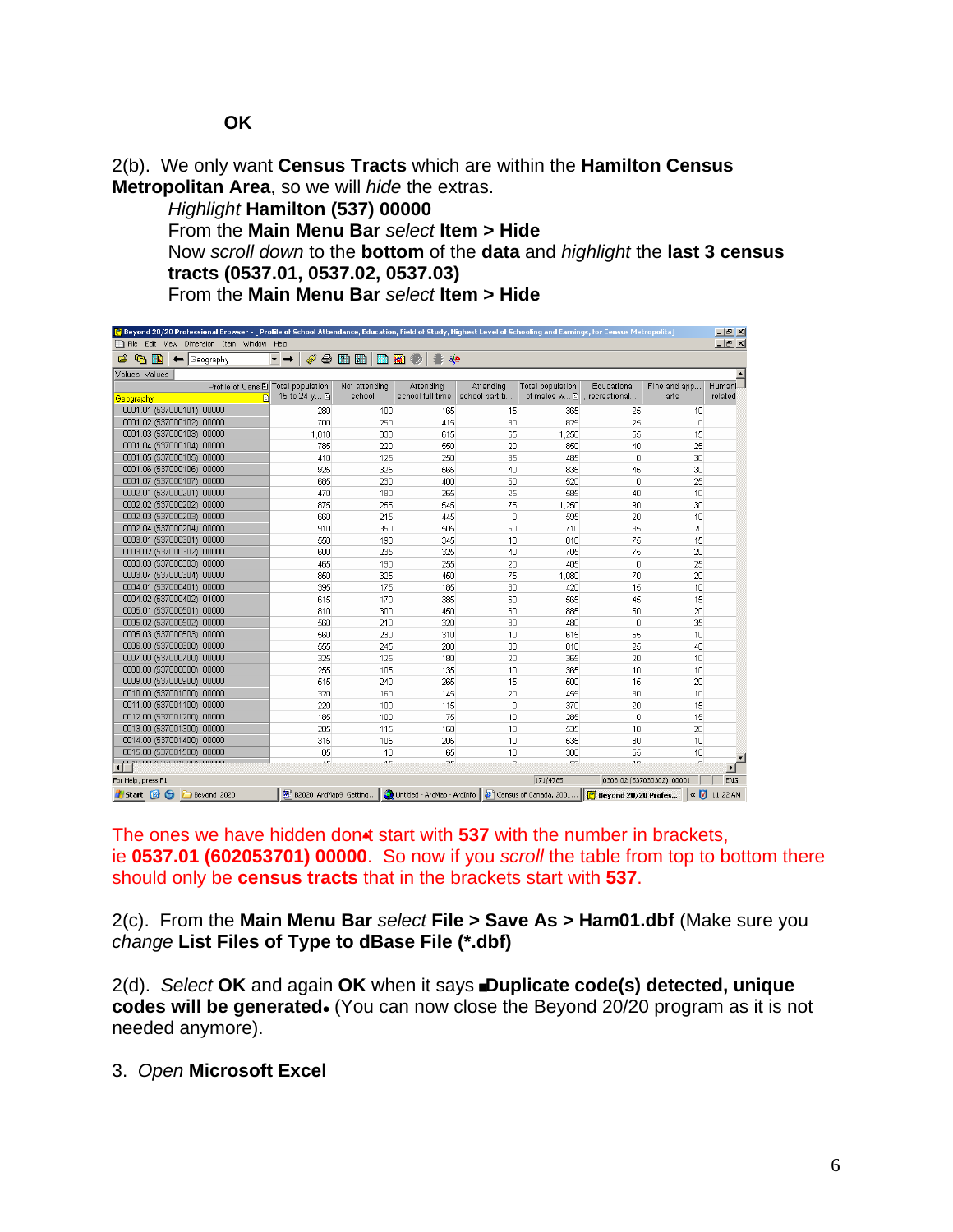3(a). **File > Open >** (browse to the location of the saved **Ham01.dbf**) **> Open** (Make sure you *change* **Files of Type to dBase Files (\*.dbf**)

3(b). *Select* **Column A** (Make sure the entire column is *highlighted*)

From the **Main Menu Bar** *select* **Data > Text to Columns** The **Convert Text to Columns Wizard - Step 1 of 3** should *open*. For **Original Data Type** = **Fixed Width** *Click* **Next**

The **Convert Text to Columns Wizard Step 2 of 3** should *open* Simply *Click* **Next**

The **Convert Text to Columns Wizard Step 3 of 3** should *open, Select* the first column (the one with the two decimal places) then under the **Column Data Format** heading *Select* **Text** *Click* **Finish Select OK** for the **Do you want to replace the contents of the destination cells?**@

3(c). *Highlight* **Columns B & C**. Then **Edit > Delete > Columns B & C** (You will also notice that the column title for column A has been altered, simply click on the title and change it back to Geography)

3(e). *Highlight* the entire **worksheet** by *selecting* the **grey cell** above the **Row 1**, and left of **Column A**.

From the **Main Menu Bar** *select* **Data > Sort Sort By = GEOGRAPHY Select Ascending**  *Click* **OK** 

4. Save the file. You may choose to give the file a new name or retain the old one. Make sure that you choose **DB4** in the **Save as type column**. A warning will pop up indicating that your dbf file may contain features that are not compatible with DB4 (dbase IV) and will ask you if you would like to keep the workbook in the current format. *Click* **Yes.** Then close Microsoft Excel. If the save prompt pops up, simply follow the procedures above. Close Microsoft Excel.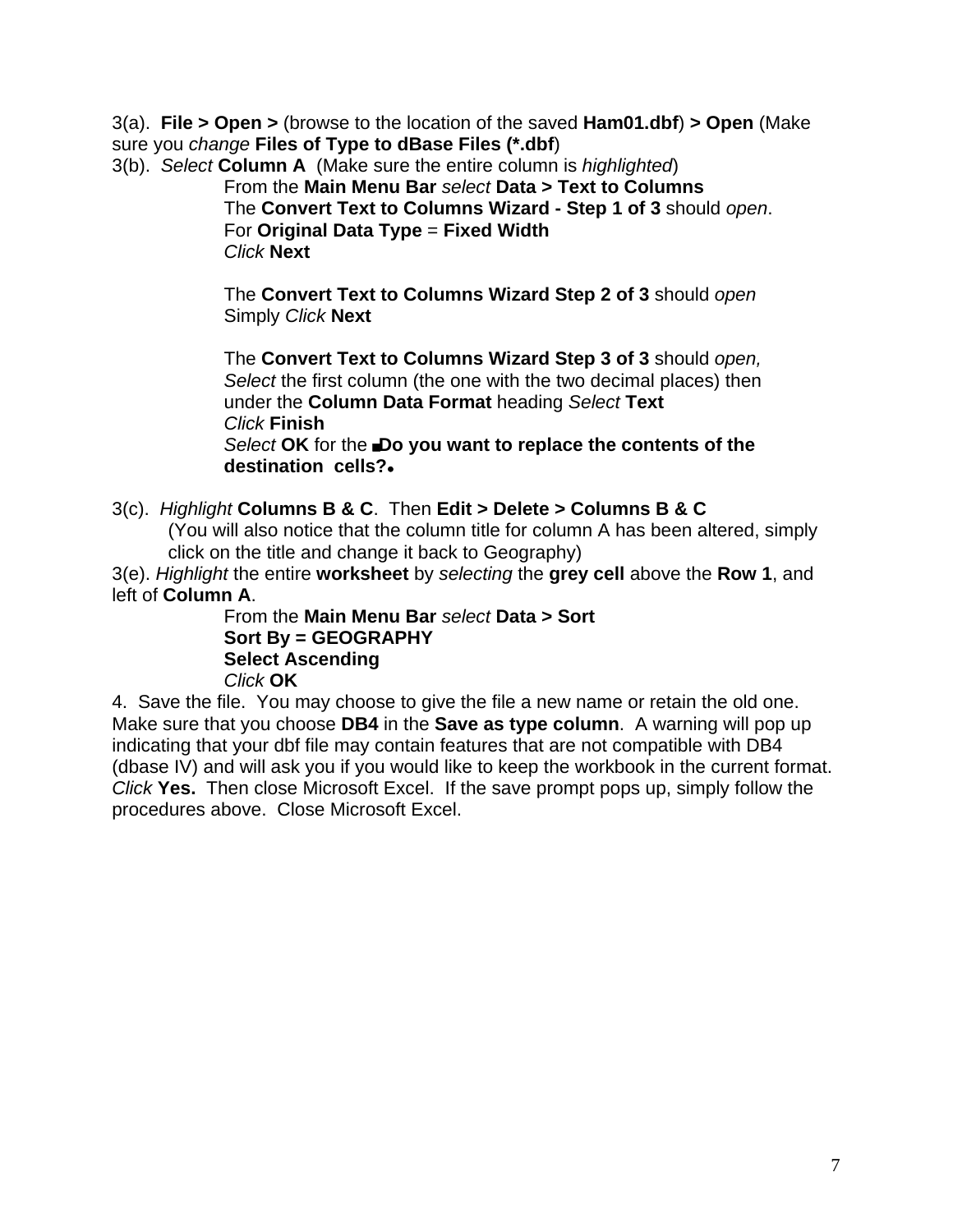| Microsoft Excel - Ham01.dbf                                                                                                             |        |                |                 |                                    |                |                |     |                                                           |          |                            |                |     |                   |                                                  |                |     | $ P$ $\times$            |
|-----------------------------------------------------------------------------------------------------------------------------------------|--------|----------------|-----------------|------------------------------------|----------------|----------------|-----|-----------------------------------------------------------|----------|----------------------------|----------------|-----|-------------------|--------------------------------------------------|----------------|-----|--------------------------|
| File Edit View Insert Format Tools Data Window Help                                                                                     |        |                |                 |                                    |                |                |     |                                                           |          |                            |                |     |                   |                                                  |                |     | $- p  \times$            |
|                                                                                                                                         |        |                |                 |                                    |                |                |     |                                                           |          | 霠                          |                |     |                   |                                                  |                |     |                          |
| $\bigoplus$ Q $\mathbb{C}$<br>¥,<br>日日<br>e <sub>b</sub><br>œ<br>n                                                                      | 隐      | $K$ ) $-$      | $2 E \approx 2$ |                                    | 1007           | Arial          |     | $-10$                                                     |          | $\bf{B}$<br>$\overline{I}$ | U              | 事事者 | 畐<br>$\mathbf{B}$ | %                                                | $^{+.0}_{-00}$ | ి   | $A \cdot$ "<br>$\bullet$ |
| <b>CO</b> SnagIt Par<br>Window                                                                                                          |        |                |                 |                                    |                |                |     |                                                           |          |                            |                |     |                   |                                                  |                |     |                          |
| $= 0001.05$<br>A6<br>▾                                                                                                                  |        |                |                 |                                    |                |                |     |                                                           |          |                            |                |     |                   |                                                  |                |     |                          |
| A                                                                                                                                       | B      | C              | D.              | E                                  | F              | G              | H   |                                                           | J.       | K                          |                | M   | N                 | $\Omega$                                         | P              | Q   | R.                       |
| <b>GEOGRAPHY</b>                                                                                                                        |        |                |                 |                                    |                |                |     | ATTENI ATTENI TOTAL EDUCA FINE A HUMAN SOCIAL COMMEAGRICU |          |                            |                |     |                   | ENGINEAPPLIEHEALTIMATHENO SPITOTAL EDUCAFINE     |                |     |                          |
| $\overline{2}$<br>0001.01                                                                                                               | 165    | 15             | 365             | 25                                 | 10             | 0              | 15  | 60                                                        | 10       | 30                         | 185            | 30  | ٥                 | n                                                | 340            | 25  | 35                       |
| 3<br>0001.02                                                                                                                            | 415    | 30             | 825             | 25                                 | $\Box$         | 4 <sub>0</sub> | 75  | 105                                                       | $\Omega$ | 30                         | 465            | 25  | 50                | $\Box$                                           | 890            | 105 | 55                       |
| 0001.03<br>$\overline{4}$                                                                                                               | 615    | 65             | 1250            | 55                                 | 15             | 60             | 90  | 200                                                       | 45       | 70                         | 630            | 40  | 30                | 0                                                | 1365           | 145 | 70                       |
| 5<br>0001.04                                                                                                                            | 550    | 20             | 850             | 4 <sub>0</sub>                     | 25             | 45             | 135 | 11 <sub>0</sub>                                           | 20       | 45                         | 385            | 35  | 30                | $\Omega$                                         | 995            | 115 | 70                       |
| 0001.05<br>6                                                                                                                            | 250    | 35             | 485             | 0                                  | 30             | 25             | 45  | 85                                                        | 0        | 55                         | 215            | 10  | 20                | 0                                                | 540            | 70  | 30                       |
| lann1 a6                                                                                                                                | 565    | 40             | 835             | 45                                 | 30             | 30             | 55  | 180                                                       | 20       | 25                         | 4 <sub>0</sub> | 30  | 25                | $\Omega$                                         | 765            | 115 | 60                       |
| 0001.07<br>8                                                                                                                            | 400    | 50             | 520             | 0                                  | 25             | 15             | 25  | 80                                                        | 15       | 35                         | 305            | 25  | 10                | $\Box$                                           | 615            | 85  | 50                       |
| 0002.01<br>9                                                                                                                            | 265    | 25             | 585             | 40                                 | 10             | 20             | 50  | 70                                                        | 10       | 30                         | 320            | 30  | 15                | 0                                                | 570            | 75  | 20                       |
| 0002.02<br>10                                                                                                                           | 545    | 75             | 1250            | 90                                 | 30             | 55             | 110 | 240                                                       | 25       | 130                        | 430            | 55  | 75                | Ω                                                | 1285           | 195 | 80                       |
| 0002.03<br>11                                                                                                                           | 445    | 0              | 595             | 20                                 | 10             | 30             | 30  | 80                                                        | 40       | 35                         | 310            | 15  | 25                | 0                                                | 555            | 50  | 40                       |
| 12<br>0002.04                                                                                                                           | 505    | 60             | 710             | 35                                 | 20             | 55             | 115 | 100                                                       | 10       | 75                         | 250            | 35  | 20                | $\Omega$                                         | 815            | 145 | 30                       |
| 13<br>0003.01                                                                                                                           | 345    | 10             | 810             | 75                                 | 15             | 40             | 60  | 105                                                       | 25       | 75                         | 330            | 30  | 50                | 0                                                | 815            | 95  | 75                       |
| 0003.02<br>14                                                                                                                           | 325    | 40             | 705             | 75                                 | 20             | 70             | 70  | 80                                                        | 10       | 40                         | 285            | 35  | 20                | 0                                                | 765            | 100 | 3d                       |
| 0003.03<br>15                                                                                                                           | 255    | 20             | 405             | $\Box$                             | 25             | 35             | 60  | 45                                                        | 10       | 10                         | 165            | 45  | 10                | $\Box$                                           | 465            | 55  | 20                       |
| 0003.04<br>16                                                                                                                           | 450    | 75             | 1080            | 70                                 | 20             | 65             | 85  | 155                                                       | 35       | 45                         | 500            | 65  | 35                | $\mathbf{0}$                                     | 1160           | 140 | 60                       |
| 0004.01<br>17                                                                                                                           | 185    | 30             | 420             | 15                                 | 10             | $\Omega$       | 10  | 55                                                        | 10       | 25                         | 290            | 10  | $\Omega$          | $\mathbf 0$                                      | 435            | 65  | 60                       |
| 0004.02<br>18                                                                                                                           | 385    | 60             | 565             | 45                                 | 15             | 20             | 60  | 90                                                        | 10       | 50                         | 245            | 20  | 10                | 0                                                | 695            | 75  | 45                       |
| 0005.01<br>19                                                                                                                           | 450    | 60             | 885             | 50                                 | 20             | 30             | 55  | 115                                                       | 10       | 45                         | 480            | 50  | 45                | 0                                                | 820            | 95  | 50                       |
| 20<br>0005.02                                                                                                                           | 320    | 30             | 480             | 0                                  | 35             | 10             | 30  | 80                                                        | $\Omega$ | 20                         | 265            | 20  | 15                | 0                                                | 510            | 65  | 45                       |
| 0005.03<br>21                                                                                                                           | 310    | 10             | 615             | 55                                 | 10             | 15             | 50  | 75                                                        | 15       | 25                         | 330            | 20  | 30                | $\cap$                                           | 530            | 90  | 10                       |
| 22<br>10006.00                                                                                                                          | 280    | 30             | 810             | 25                                 | 40             | 50             | 75  | 130                                                       | 0        | 25                         | 420            | 20  | 20                | 10                                               | 715            | 120 | 45                       |
| 0007.00<br>23                                                                                                                           | 180    | 20             | 365             | 20                                 | 10             | 10             | 20  | 75                                                        | 15       | $\mathbf 0$                | 200            | 0   | 1 <sub>0</sub>    | $\mathbf{0}$                                     | 370            | 45  | 30                       |
| 24<br>looos oo                                                                                                                          | 135    | 10             | 365             | 10                                 | 10             | Ω              | 30  | 60                                                        | $\Box$   | 15                         | 205            | 15  | 1 <sup>0</sup>    | $\Box$                                           | 335            | 25  | 45                       |
| 25<br>0009.00                                                                                                                           | 265    | 15             | 500             | 15                                 | 20             | 20             | 25  | 80                                                        | 10       | 25                         | 285            | 20  | 1 <sup>n</sup>    | 0                                                | 575            | 65  | 75                       |
| 0010.00<br>26                                                                                                                           | 145    | 20             | 455             | 30                                 | 10             | 30             | 15  | 45                                                        | 10       | 20                         | 300            | 10  | 10                | 0                                                | 435            | 45  | 34                       |
| 27<br>0011.00                                                                                                                           | 115    | 0              | 370             | 20                                 | 15             | 30             | 30  | 35                                                        | 15       | 30                         | 165            | 25  | 10                | $\Box$                                           | 405            | 30  | 40                       |
| 28<br>0012.00                                                                                                                           | 75     | 10             | 285             | $\mathbf 0$                        | 15             | 0              | 35  | 20                                                        | 30       | 15                         | 125            | 20  | 15                | 0                                                | 270            | 15  | 20                       |
| 29<br>0013.00                                                                                                                           | 160    | 10             | 535             | 10                                 | 20             | 25             | 55  | 105                                                       | $\Box$   | 15                         | 245            | 30  | 20                | 0                                                | 540            | 70  | 20                       |
| 10014.00<br>30                                                                                                                          | 205    | 10             | 535             | 30                                 | 10             | 15             | 65  | 65                                                        | 10       | 15                         | 230            | 40  | 55                | 0                                                | 545            | 105 | 60                       |
| 31 0015 00                                                                                                                              | 65     | 1 <sub>0</sub> | 380             | 55.                                | 1 <sub>0</sub> | 15             | 35  | 70                                                        | 25       | $\Omega$                   | 140            | 15  | 15                | n.                                               | 345            | 70  | $\frac{4}{\sqrt{2}}$     |
| $\blacksquare$<br>$\vert$ ( $\vert$ ) $\vert$ ) $\vert$ $\vert$ Ham01 $\vert$<br>$\delta \cdot \mathcal{I} \cdot A \cdot \equiv \equiv$ |        |                |                 |                                    |                |                |     |                                                           |          |                            |                |     |                   |                                                  |                |     |                          |
| AutoShapes $\sim$ $\searrow$<br>R<br>Draw -<br>$\mathbb{C}$                                                                             | $\Box$ | 40             |                 |                                    |                |                | 己■  | $\blacksquare$                                            |          |                            |                |     |                   |                                                  |                |     |                          |
| Ready                                                                                                                                   |        |                |                 |                                    |                |                |     |                                                           |          |                            |                |     |                   |                                                  | <b>NUM</b>     |     |                          |
| ø<br>$\bullet$<br><b>d'Istart</b><br>Beyond 2020                                                                                        |        |                |                 | <b>图   B2020_ArcMap9_Getting  </b> |                |                |     | Untitled - ArcMap - ArcInfo                               |          |                            |                |     |                   | Census of Canada, 2001   X Microsoft Excel - Ham |                |     | «   11:34 AM             |

## **E. Opening the Data File in ArcMap 9.0**

1. To open the **.dbf** file in ArcMap, *Click* the **Add Data** button. Browse to **Ham01.dbf.** C*lick* **ADD**.

### **F. Joining the Files**

1. *Right-click* the **gct\_537b02a\_e\_polygon** file in the **Layers** window.



- 2. In the drop down menu *click* **Joins and Relates > Join**. This will open the **Join Data** window.
- 3. In the Join Data window
	- a. What do you want to join to this layer = **Join attributes from a table**
	- b. Choose the field in this layer that the join will be based on = **CTNAME**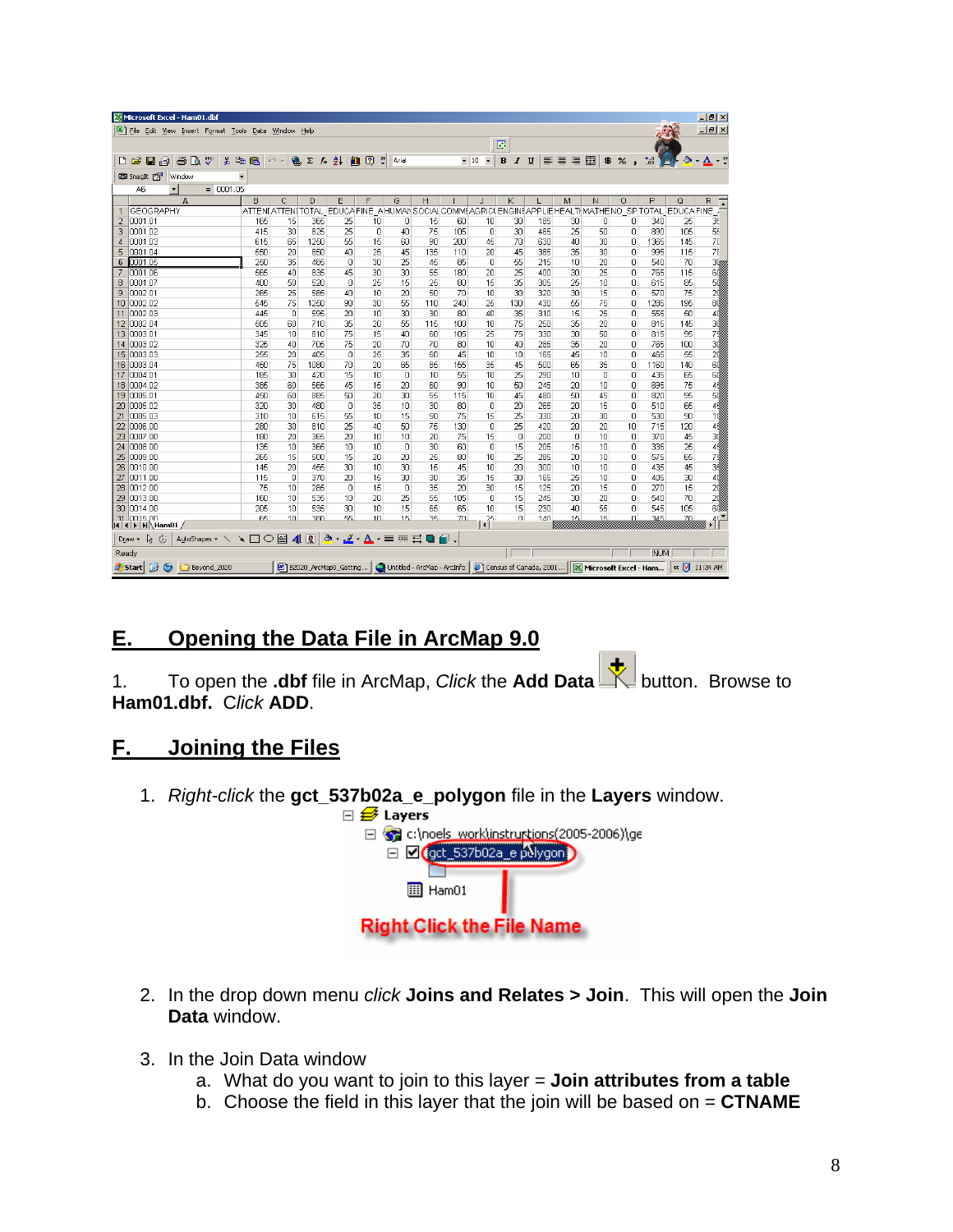- c. Choose the table to join to this layer, or load the table from disk: = **Ham01**
- d. Choose the field in the table to base the join on: = **GEOGRAPHY**
- e. *Click* **OK.**

At this point the data from **Ham01.dbf** should be joined to the **gct\_537b02a\_e\_polygon**  table. To verify this, in the **Layers** window *right click* **gct\_537b02a\_e\_polygon** and *click* **Open Attribute Table**. *Scroll* over to the right. The new variables should be at the right end of the data table. If the join procedure worked correctly, you have now completed the process of getting census data. In front of you should be a map of the Hamilton CMA with 2001 population joined to it.

Currently there are some glitches with the attribute table functions that ESRI has not resolved. These problems result in the attribute table showing error messages or coming up completely blank. If this is the case with the attribute tables after a join has been attempted, try one of the following solutions: exporting the data, re-opening the data, and/or adding new fields. In most cases, exporting the data will solve the problem.

#### **Exporting the Data**

When the join procedure is first completed, the joined table exists as a temporary file. One solution to this problem is to create a permanent file by **Exporting the data**.

- 1. *Right-Click* **gct\_537b02a\_e\_polygon** in the **Layers** window**,** scroll down and *click* **Data,** then *Click* **Export Data.**
- 2. In the **Export Data** window, change the name and the location of the file. *Click* **OK**.
- 3. Use the **Add Data** button **the set of add the newly created file.** *Right click* the newly created file and open its **Attribute Table**. Scroll to the right end of the attribute table to view the new variables. If this procedure worked correctly, you have now completed the process of getting census data. In front of you should be a map of the Hamilton CMA with 2001 population joined to it.

#### **Re-Opening the Data**

If the entire table is blank, attempt to remove and add **gct\_537b02a\_e\_polygon** again**.** 

1. *Right-click* **gct\_537b02a\_e\_**polygon. *Click* **Remove**.

2. Use the **Add Data** button to add **gct\_537b02a\_e\_polygon**. Check the attribute table again. If this procedure worked correctly, you have now completed the process of getting census data. In front of you should be a map of the Hamilton CMA with 2001 population joined to it.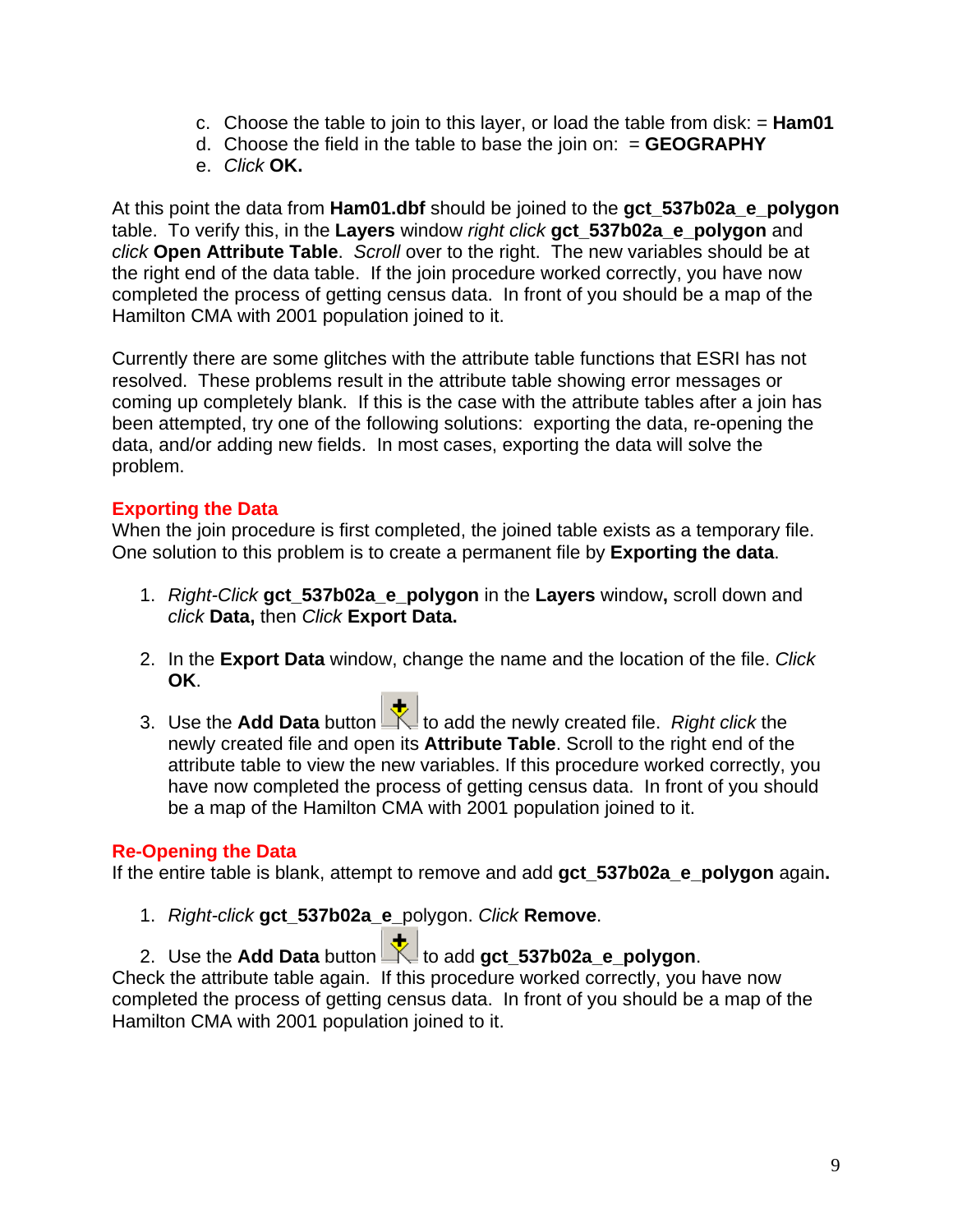### **Adding New Fields**

A problem exists with the data table fields if the attribute table is blank or if an error message exists. New fields must be created in **Ham01.dbf** and **gct\_537b02a\_e\_polygon** to correct this problem.

- 1. Close ArcMap by clicking the '**x**' in the upper right corner of the screen (do not save changes).
- 2. Open ArcMap **Start > Programs > ArcGIS > ArcMap**.
	-
- 3. Use the **Add Data** button and browse to **Ham01.dbf** and **gct\_537b02a\_e\_polygon.** Add both files.
- 4. Perform this step for each file: **Ham01.dbf** and **gct\_537b02a\_e\_polygon.**
	- a. *Right-click* the file name in the **Layers** window (**Ham01.dbf** or **gct\_537b02a\_e\_polygon).**
	- b. *Click* **Open Attribute table** (or *click* **Open** for **Ham01.dbf**).
	- c. *Click* the **D**utton located at the bottom of the **Attribute** window.
	- d. *Click* **Add Field** (**Figure 5)**.
		- **Ham01.dbf**
			- 1) *Set* Name = COL2\_num
			- 2) *Set* Type = Long Integer
			- 3) Leave everything else alone.
			- **gct\_537b02a\_e\_polygon**
				- 1) *Set* Name = COL2\_num
				- 2) *Set* Type = Long Integer
				- 3) Leave everything else alone.
	- e. *Click* **OK**. A field has been created designed to hold values in **Long Integer** format. Previously, **COL2** and **CTNAME** were strings.

| <b>Add Field</b> |                         | $\overline{?}$<br>xl |
|------------------|-------------------------|----------------------|
| Name:            | COL2_num                |                      |
| Type:            | Long Integer            |                      |
|                  | <b>Field Properties</b> |                      |
| Precision        | 0                       |                      |
|                  |                         |                      |
|                  |                         |                      |
|                  |                         |                      |
|                  |                         |                      |
|                  |                         |                      |
|                  | 0K<br>Cancel            |                      |

**Figure 5**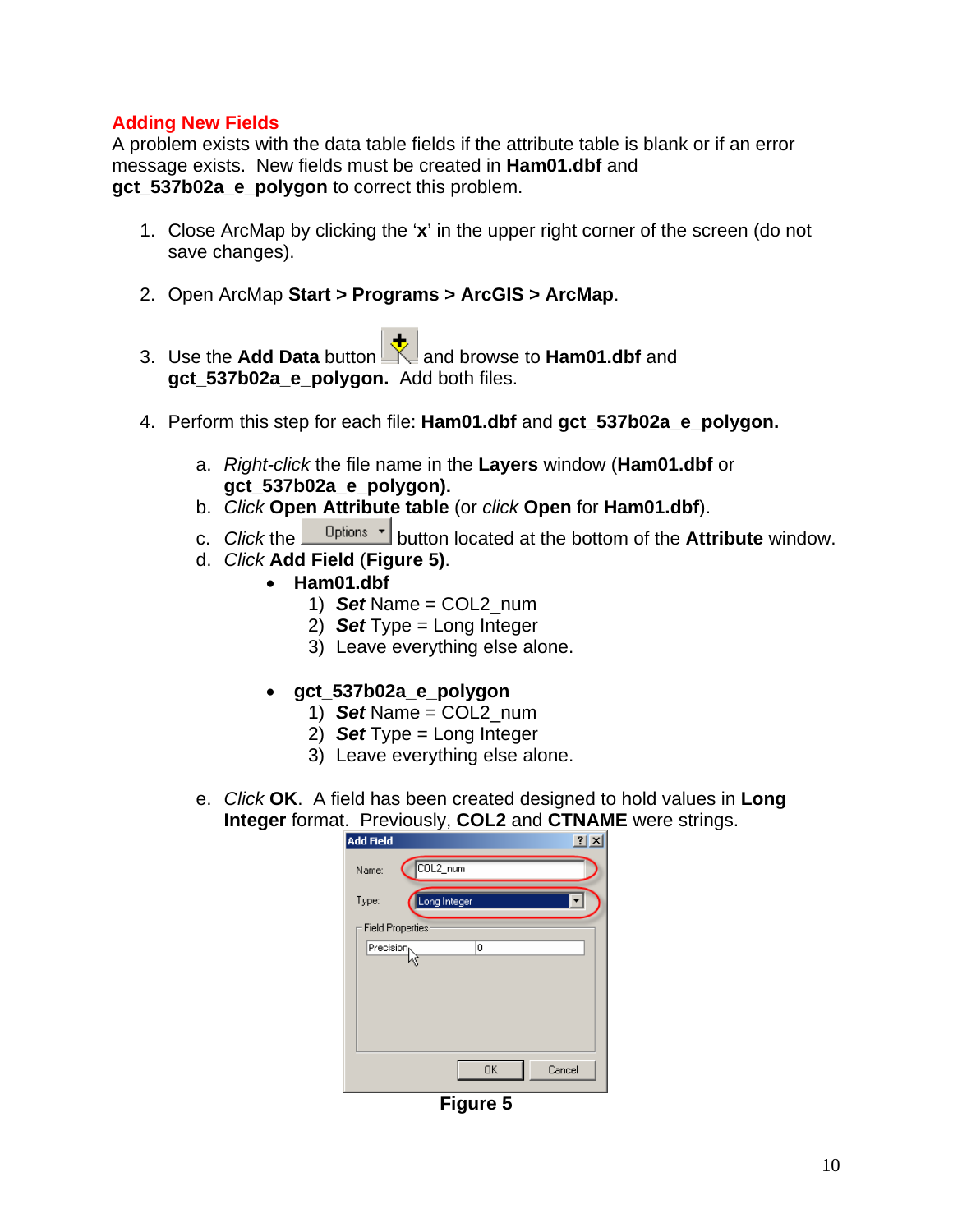5. Assign data to the two new columns (**COL2\_num** and **ctname\_num**). Open

**ArcToolbox** by *Clicking* the small red toolbox near the top of the screen. In **ArcToolbox**, *Click* **Data Management Tools > Fields > Calculate Field** to open the **Calculate Field** window **(Figure 6)**.

- **6.** As in Step 4, this procedure must be carried out for both **Ham01.dbf** and **gct\_537b02a\_e\_polygon.** 
	- **Ham01.dbf**
		- a) *Set* Input Table = **Ham01.dbf**
		- b) *Set* Field Name = **COL2\_num**
		- c) *Set* Expression = **[COL2]**
		- d) *Click* **OK**.
	- **gct\_537b02a\_e\_polygon**
		- a) *Set* Input Table = **gct\_537b02a\_e\_polygon**
		- b) *Set* Field Name = **ctname\_num**
		- c) *Set* Expression = [**CTNAME**]
		- d) *Click* **OK**.

| <b>Calculate Field</b>      |          |                        | $ \Box$ $\times$ |
|-----------------------------|----------|------------------------|------------------|
| <b>Ipput Table</b><br>Ham01 |          | 回回                     | $\blacktriangle$ |
| <b>Field Name</b>           |          |                        |                  |
| COL2_num<br>Expression      |          | ٠                      |                  |
| [COL2]                      | で        | 目                      |                  |
|                             |          |                        |                  |
|                             |          |                        |                  |
|                             |          |                        |                  |
|                             |          |                        |                  |
|                             | OK.      | Environments<br>Cancel | Show Help >>     |
|                             |          |                        |                  |
|                             | Figure 6 |                        |                  |

7. Click **OK**. The new fields are calculated. To join the newly created files, *Click*  **Joins and Relates > Join** in the drop down menu.The **Join Data** window will open.

8. In the Join Data window